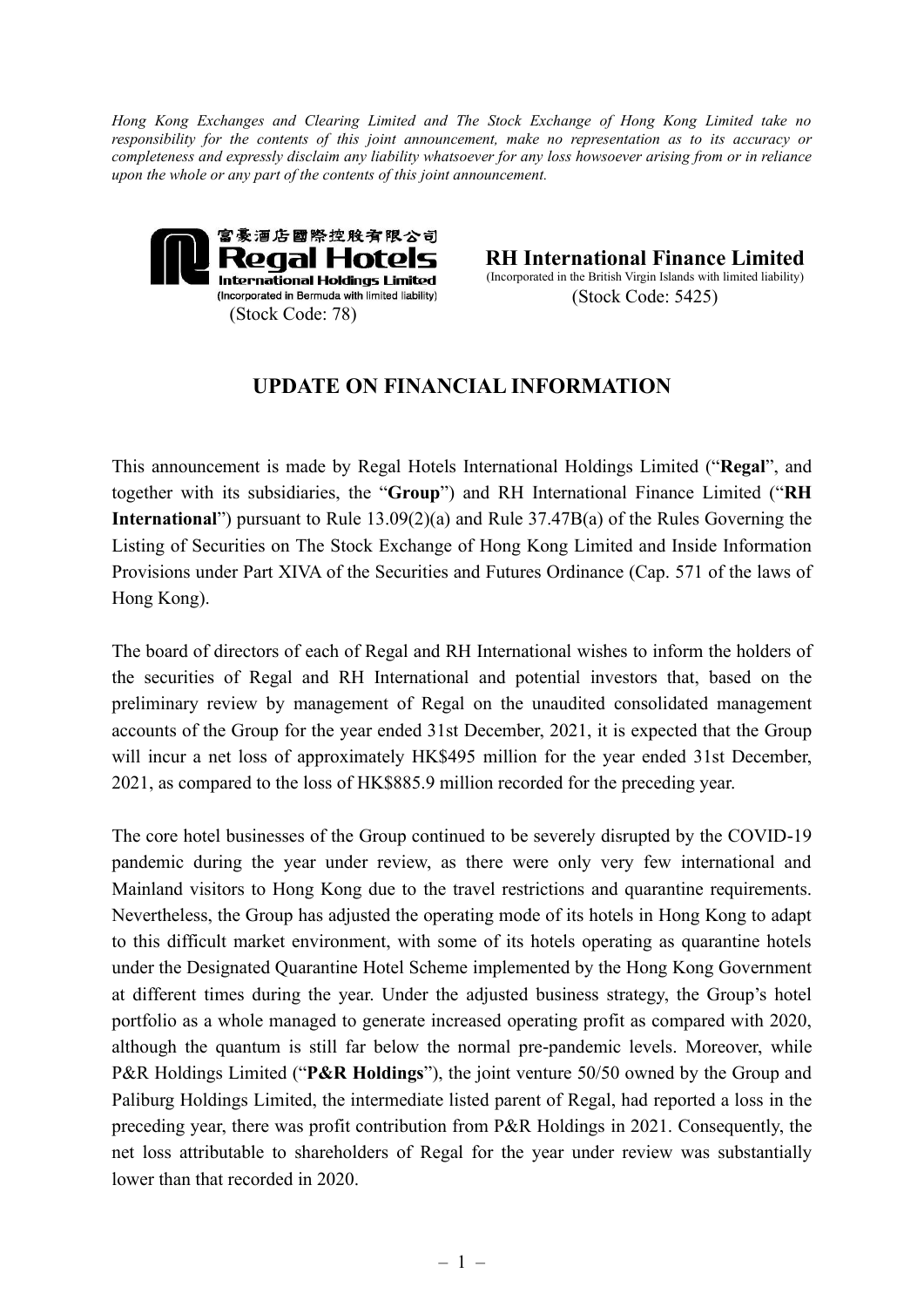It should also be noted that as the Group's hotel properties in Hong Kong are all owned and self-operated by subsidiaries of Regal, they are subject to depreciation charges to conform to the applicable accounting standards. Total depreciation charges on the Group's hotel portfolio in Hong Kong for the year under review amounted to approximately HK\$507 million which, although not affecting cash flow, have nonetheless adversely impacted the reported results.

The estimated net loss is only based on the unaudited consolidated management accounts of the Group for the year ended 31st December, 2021. The audited consolidated financial statements of the Group for the year ended 31st December, 2021 are still being finalised. The final results announcement of the Group for the year ended 31st December, 2021 will be published on 31st March, 2022.

**Holders of the securities of Regal and RH International and potential investors are advised to exercise caution when dealing in the securities of Regal and RH International.**

By order of the board of directors of By order of the board of directors of **Regal Hotels International Holdings Limited RH International Finance Limited Eliza Lam Sau Fun Kenneth Ng Kwai Kai** Secretary Director

Hong Kong, 23rd March, 2022

As at the date of this joint announcement, the board of directors of Regal comprises the following members:

| <b>Executive Directors:</b>            | <b>Non-Executive Director:</b>              |
|----------------------------------------|---------------------------------------------|
| Mr. LO Yuk Sui                         | Dr. Francis CHOI Chee Ming, GBS, JP         |
| (Chairman and Chief Executive Officer) | (Vice Chairman)                             |
| Miss LO Po Man                         |                                             |
| (Vice Chairman and Managing Director)  | <b>Independent Non-Executive Directors:</b> |
| Ms. Belinda YEUNG Bik Yiu, JP          | Ms. Alice KAN Lai Kuen                      |
| (Chief Operating Officer)              | Professor Japhet Sebastian LAW              |
| Mr. Donald FAN Tung                    | Ms. Winnie NG, JP                           |
| Mr. Jimmy LO Chun To                   | Mr. WONG Chi Keung                          |
| Mr. Kenneth NG Kwai Kai                |                                             |
| Mr. Allen WAN Tze Wai                  |                                             |